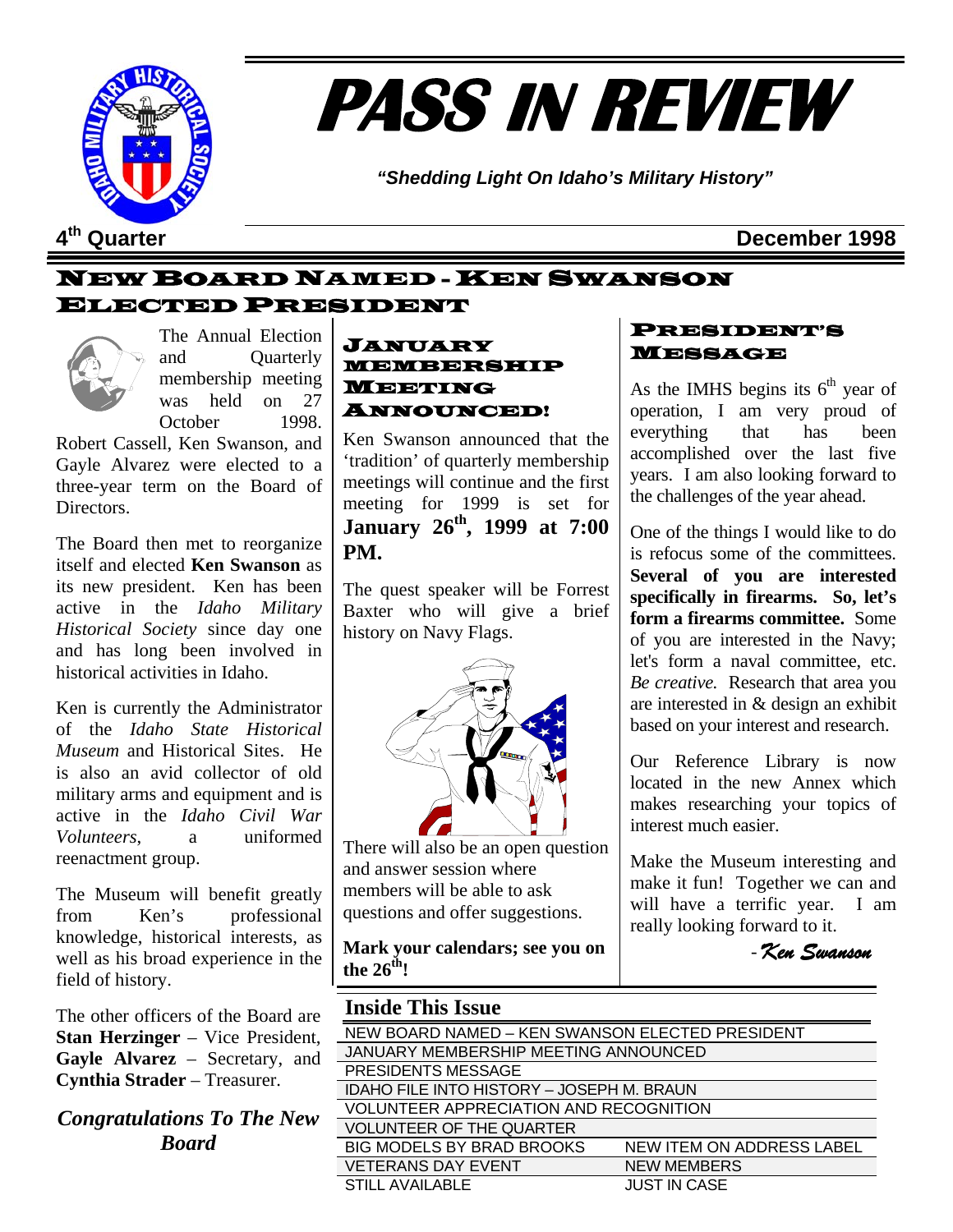# **PASS IN REVIEW -2-**

# **IDAHO FILE INTO HISTORY**

#### JOSEPH M. BRAUN



**Capt Joseph M. Braun, 1960** 

Joseph M. Braun, a native of Boise, was born in September 1922 and graduated high school in 1940. With war looming on the horizon, he joined the Army on the first of August 1941.

Assigned to the US Army Air Corps, Joe moved up through the ranks and in May 1942, was promoted to Sergeant while stationed at Columbia Army Air Base, Columbia S.C.

After completing enlisted bombardier flight training, he was sent overseas. Between February '43 and July '44, Joe flew 61 combat missions (144+ combat flying hours) as a B-25 bombardier, serving in Africa, Italy, Sicily and Corsica.

Joe was always interested in how things worked. When he joined the Army his inventive mind went to work and in 1943, now Technical Sergeant Braun, developed an auxiliary bomb rack for the B-25 using parts salvaged from B-17s and B-25s. This rack allowed an increase of 83% in total weight of bombs carried. In addition, he invented a life raft release and an improved sighting device. All of this was done during his 'spare time' between missions. Joe was awarded the *Legion of Merit* by order of General Eisenhower on 10 November 1943. No small accomplishment for a 21 year old Tech Sergeant!

During one of his B-25 missions, Joe received shrapnel wounds from enemy fire. Although his medical records indicated that he had been wounded, he did not receive a Purple Heart.



In 1945, he attended and graduated from flight training. In June 1946, Joe separated from the service but within a few months was back on active duty. He was promoted to Master Sergeant in September 1946. By the end of February the following year, Joe was commissioned as a  $2<sup>nd</sup>$  Lieutenant in the officers Reserve Corps, U.S. Army but continued on active duty as a Master Sergeant.

In November 1947, Joe was assigned as a technical aide and member of Training Research and Development at Willy Field. In March 1948, he developed an improved sighting device for P-80 aircraft, which was adopted. The following month Master Sergeant Braun was honorably discharged and 2nd Lieutenant Braun, US Air Force Reserve went on active duty at Scott AFB, Illinois. Here he attended and completed Communications Officer training.



**MSgt Joseph Braun, 1946** 

In November 1951 he submitted a suggestion for a jet assist system for the B-29 and in January 1952, he was recommended for appointment to the regular Air Force.

1952 proved to be a very prolific time in Joe's inventive career. He submitted over 30 original ideas for consideration, one of which was an idea for a low altitude ejection seat for fighter aircraft. His duty assignment at this time was Mountain Home AFB, Idaho.

The idea was rejected with the comment that *"although the idea may be feasible, the obstacles to be overcome appear to be so great that a satisfactory development could not be accomplished within a reasonable time…the subject suggestion does not appear to be sufficiently practicable to warrant exploitation."* (The British successfully tested a ground zero ejection seat… in 1954.)

Undiscouraged, he developed a system for visual warning of rotating aircraft propellers. In November he requested reassignment to the Research and Development field but his request was marked for disapproval, he was too valuable where he was.

*(Continued on Page 4)*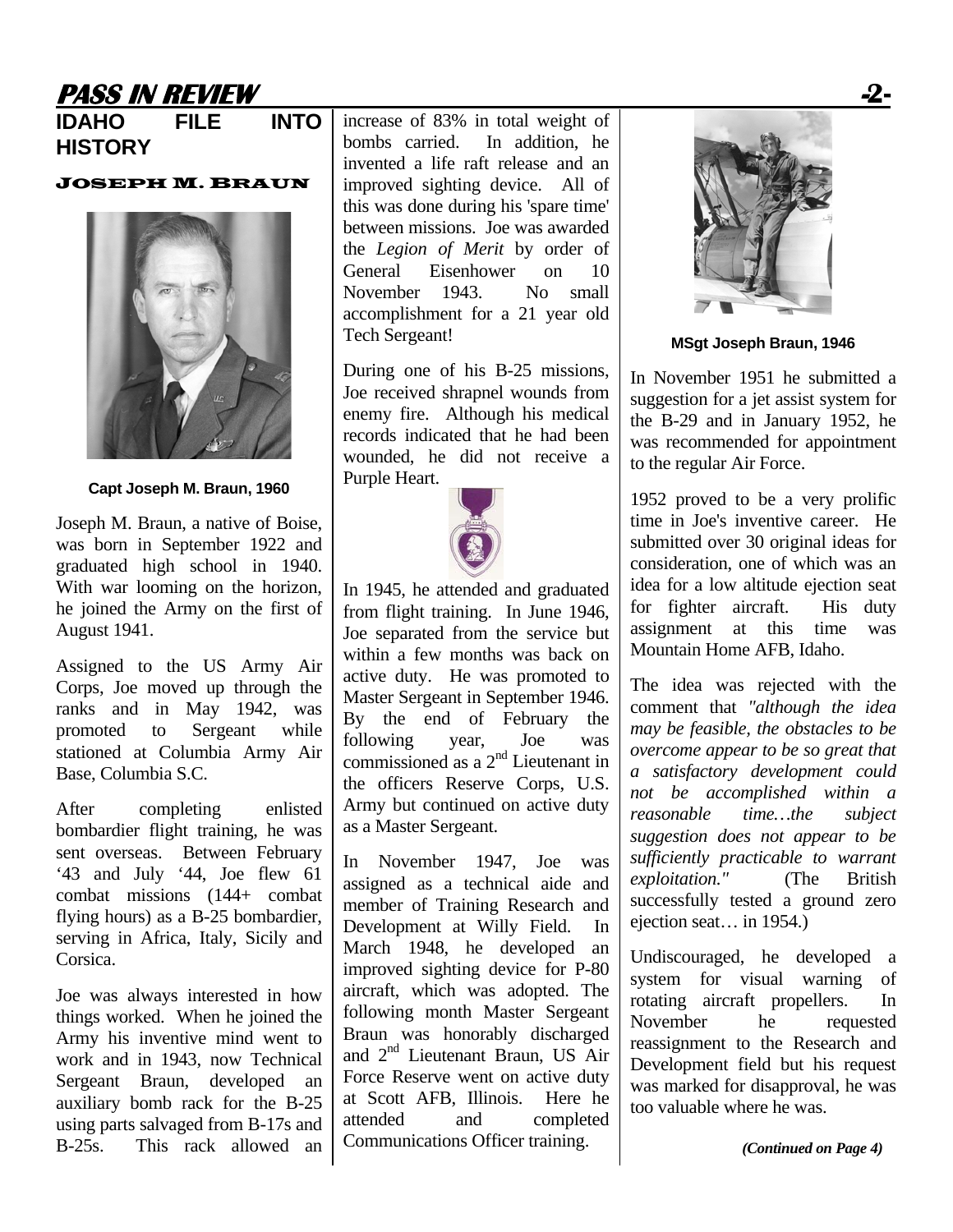# VOLUNTEER APPRECIATION & RECOGNITION

Where would we be without our volunteers? As in the case of virtually any new public endeavor, volunteers make it all possible.

> *We can't say enough in recognizing V O L U N T E E R S!*

That covers a multitude of activities that energize new and growing enterprises such as the *Idaho Military History Museum.*

Without dedicated volunteers it would be impossible. Volunteer work starts at the beginning – the gleam in the eye of one with the idea, the early meetings, assessment, recruitment, negotiating space, developing by-laws **and so critical to success is docent time, restoration and display work.**  We can't say enough in recognizing all that work which of course is done by VOLUNTEERS!

For many who volunteer time and talent, progress to them is more important than recognition. Even so, the Board held a special Volunteer Appreciation evening on the  $29<sup>th</sup>$  of December. Active volunteers were invited to the Museum Annex for a special dinner in appreciation and recognition for all their hard work.



Certificates were presented to volunteers who had donated over 100 hours and two certificates were presented to individuals who had donated over 1000 hours. As further evidence of our appreciation

for our volunteers, we adding a new section to the newsletter. We are going to introduce the membership to the volunteers who have helped us make everything possible. We are pleased to announce the

#### VOLUNTEER OF THE QUARTER

Actually, in this case, it is volunteer**s** of the quarter!

## **Please meet Arthur and Mary Cozine.**



Both Art and Mary have been very active in the IMHS and Museum operations since 1995.

They bring with them a great deal of knowledge and experience, which has proven invaluable.

**Mary and Art enjoy working as volunteers. It gives them an opportunity to spend time on the base…the source of many fond memories.**

They pitch in to help whenever and wherever they can, they docent at the Museum, they helped with the research on the Self-Guided tour of Gowen Field (which will be announced in the spring), all in all, they have over 100 hours of volunteer time.

Mary McNeil went to work at Gowen Field in April 1942 as the Secretary to the Base Quartermaster.

# **-3-** *December 1998* **PASS IN REVIEW**

Art Cozine was commissioned as a 2LT (Bombardier) in September 1942 at Albuquerque NM. His  $1<sup>st</sup>$ assignment was Gowen Field to undergo B-17 Crew Training prior to deploying to North Africa.

In September 1942, Mary and Art met on a blind date and continued to see each other while Art was stationed here. In October 1942, Art left for North Africa as a B-17 Bombardier.

Mary continued to work on Gowen Field until July 1944 when she left



for Merced, CA to marry Art who had recently returned from duty in North Africa. Art went on

to become a P-51 pilot; Mary accompanied him to different assignments in the States.

Mary and Art returned to Boise, Mary's hometown, in 1945 after Art was discharged from the Army Air Corps and they have lived here ever since.

Art wanted to join the Air Guard when they were flying P-51's, but he was working 6 days a week and



couldn't find the time to meet the requirements of being an Air

Guard officer. This was one of his greatest regrets. Mary and Art very much enjoy working as volunteers. It gives them an opportunity to spend time on the base that is the source of many fond memories.

Interest in Idaho military history seems to run in their family, their son COL James Cozine is currently serving as the Idaho Army National Guard's Chief of Staff.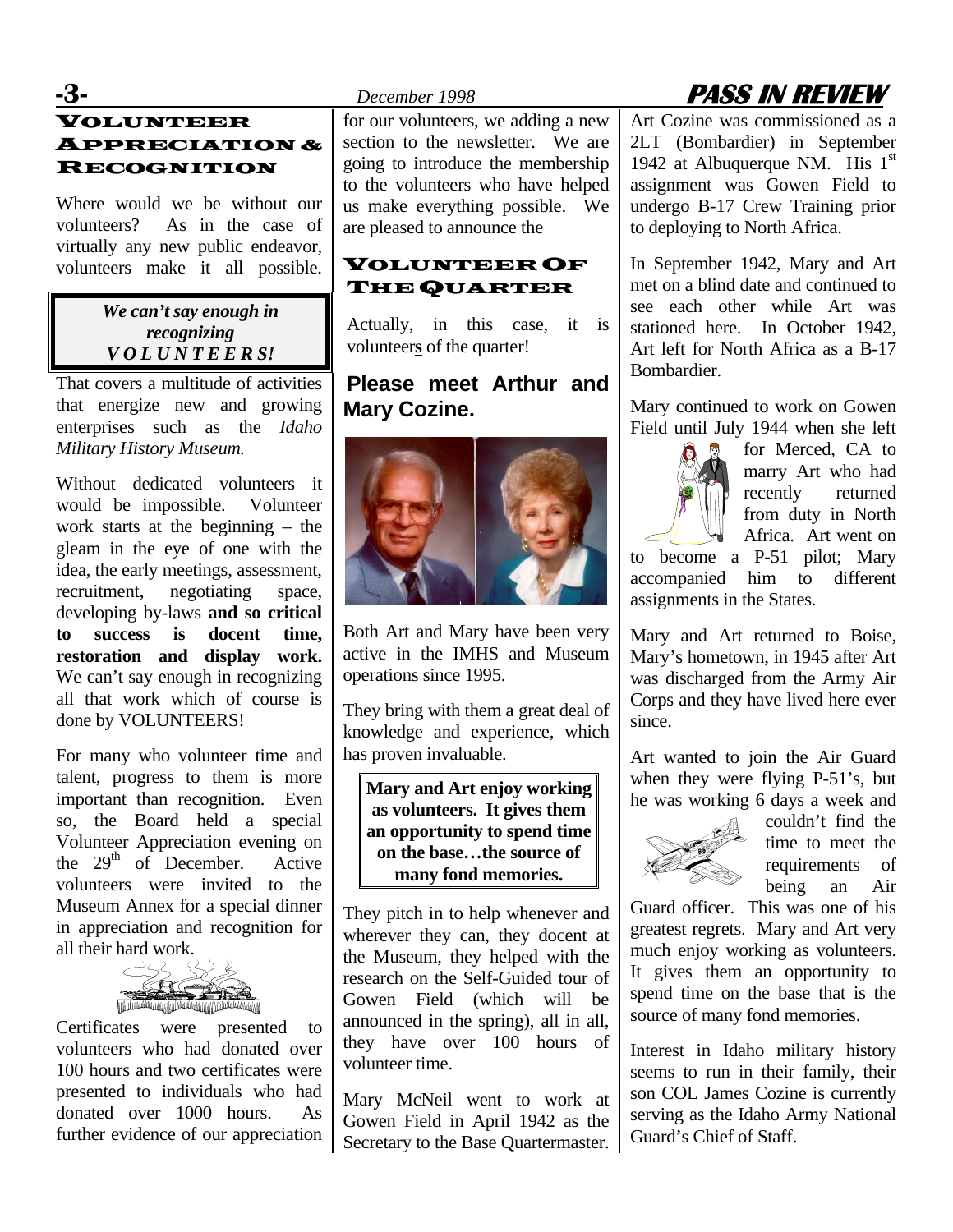# **PASS IN REVIEW**

#### **IDAHO FILE INTO HISTORY**  JOSEPH M. BRAUN (Continued from page 2)

In December 1952, his submitted invention was a radar target reflector for the location of downed airmen. In May 1956, Joe, now a Captain, requested a transfer to the Pilot Training Group in Germany (Furstenfeldbruck AB) to receive jet transition training. He completed the training in August and became an instructor pilot for NATO allied pilot trainees at the same base.

While at "Fursty" Joe was awarded honorary German Air Force pilots wings. In March 1958, Captain Braun, now stationed at Kirtland AFB, New Mexico, submitted the idea of using call words followed by numbers for all US Military aircraft worldwide. His idea, as most of us know, was adopted.

In January 1962 he continued his work on improved ejection seat designs and in March of 1962 he was reassigned…back to Mountain Home AFB to the  $9<sup>th</sup>$  Air Refueling Squadron piloting KC97 tankers. On 1 Jan 1963, he received a belated Christmas present, promotion to Major.

Joe retired at Dover AFB, Delaware in April 1966 after over 24 years active federal military service. His awards include the *Legion of Merit*, the *Distinguished Flying Cross* with one oak leaf cluster, the *Bronze Star*, the *Air Medal* with one silver oak leaf cluster, the *Air Force Commendation Medal* with one oak leaf cluster, numerous WWII and Vietnam service medals, the *Air Force Reserve Medal* and the *Air Force Longevity Service Award*  with one silver oak leaf cluster.

In 1970, Joe and his wife Ada, moved back to Mountain Home where they settled into retirement. He then set about getting his military records corrected and after numerous letters and requests, was awarded the Purple Heart.

On May  $15<sup>th</sup>$ , 1996, Mountain Home AFB held their annual Community Appreciation Day. *The U.S. Army Golden Knights* parachute team performed and on their first jump, they carried Joe's Purple Heart medal.



Upon landing the medal was passed to the  $366^{\text{th}}$  Wing Commander, Brigadier General Ken Peak who made the official presentation to Major Joseph Braun, USAF Retired.



**Major Joseph Braun, 1996, receiving his 50+year delayed Purple Heart Award** 

Joe died on the 3rd of August 1997 following complications with appendicitis. The museum is working on an exhibit of Joe's numerous uniforms, papers, and other memento's which should be on display sometime after the first of the year.

## **BIG MODELS** BRAD BROOKS

Brad Brooks of Caldwell is certainly a real friend of our museum efforts. He recently made his second donation of model aircraft to Treasure Valley aviation museums.



Last spring, Brooks contacted Board member Bill Miller and explained that he felt his hobby of building aircraft models should benefit others, and wanted to donate his models to the IAHOF Aviation Heritage Museum.

He soon donated a 1/6 scale British Spitfire aircraft and a smaller scale sailing ship. Then, on November 27, Brad made his second aircraft donation--a 1/5 scale Grumman F6F Hellcat.

He also announced plans for two other models slated for completion next spring. A P-47 Thunderbolt and a Japanese fighter will both be constructed to 1/5 scale. (1/5 scale produces a 60-inch wingspan in the F6F Hellcat.)



Brooks gets his scale model plans from a hobby supplier in England, and constructs the aircraft body,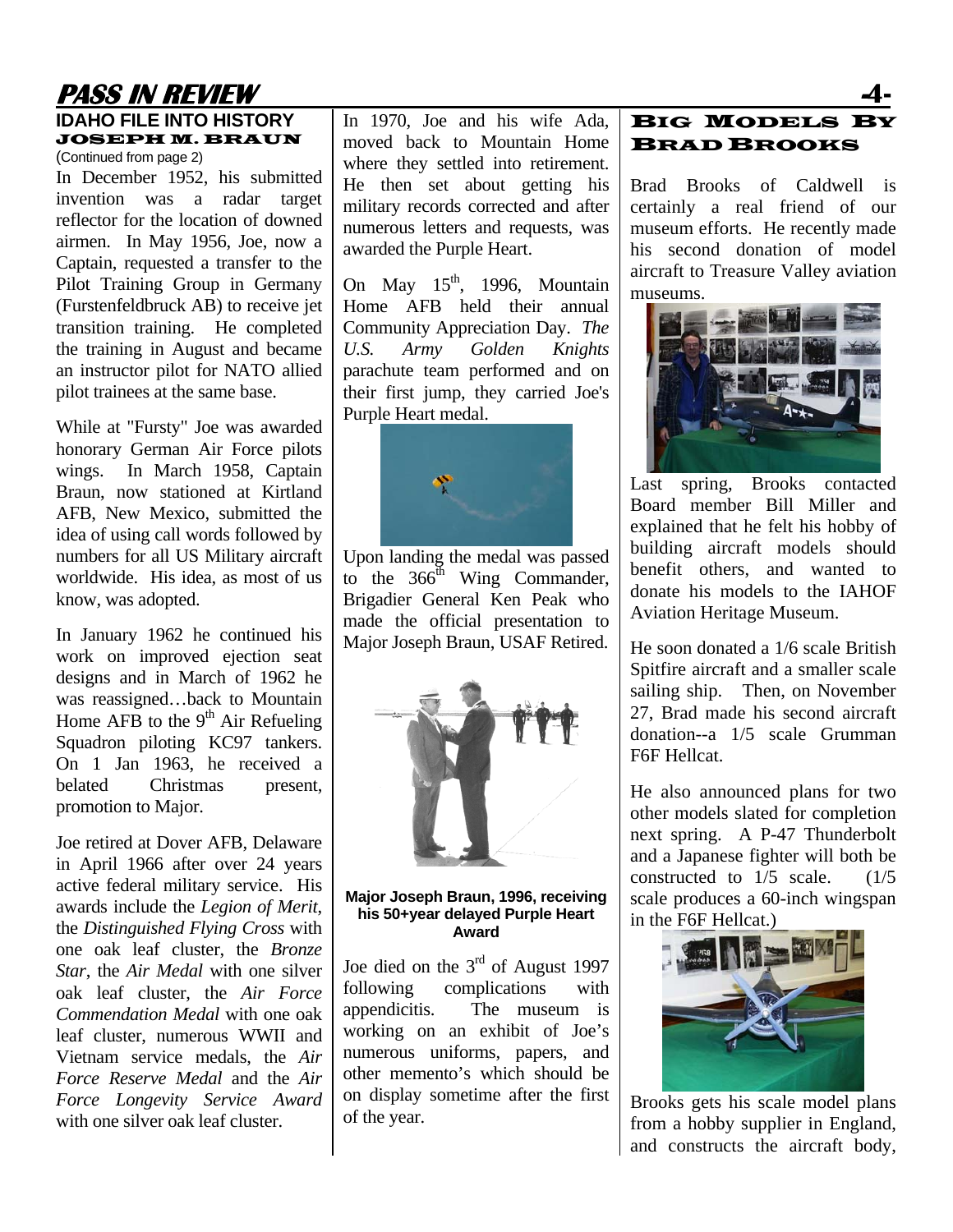

wings, and tail from 'scratch'. However, for components such as engines, canopies, and landing gear assemblies, he often uses scale assembly kits

The Boards of Directors and Executive Directors of the *Idaho Aviation Hall of Fame* and the *Idaho Military Historical Society* will jointly maintain and display Brad's models. The Hellcat and Spitfire will soon be on display at the *Idaho Military History Museum*. Contact the Museum at 422-6128 for information.

IAHOF and IMHS have discussed having Brooks construct specific historic aircraft for their museums. Initially, a B-17 such as was used at Gowen Field in World War II will be made.



A special donation fund is being set up to help offset Brad's cost of materials used in building the models. Members who support this project can help by making a contribution to the fund. For further details, contact Bill Miller at 853-8585 or e-mail [wildbil@cyberhighway.net.](mailto:wildbil@cyberhighway.net)

#### NEW ITEM ON ADDRESS LABEL

We have received several requests from members to make it easier to know when memberships are due for renewal. So, we are introducing a new item on your address label.  $\overline{=}$ 

Similar to the line on magazine subscriptions, **the line above your name lists your membership renewal month and year.** We hope this helps.

VETERANS DAY EVENT

On the  $11<sup>th</sup>$  of November, Veterans Day, the *Idaho Military Historical Society* held an open house to show off its new annex, Building 302.



**Photo of Museum and Annex** 

The open house provided a forum for a military memorabilia show. On display were artifacts from World Wars I and II, Korea, and Viet-Nam. It also gave Veterans a chance to swap war stories and remembrances.

Visitors were able to visit the Museum and get a look at the New Annex. Over 200 persons visited the show; among them was **Medal of Honor Winner, Vernon Baker**. There were also members of active Veterans Organizations there to help veterans get in touch with other members of the units with which they had previously served.

The event was considered extremely successful. We received many favorable comments and the Board of Directors is considering making this an annual event.

#### NEW MEMBERS *A Special Welcome to:*

2 Harlan Andrijeski  $\star$  Doyle Fillers  $\star$  Janice Frazier  $*$  Richard King \* Pete Peterson  $*$  Stan Ogsbury





The History Of The Idaho National Guard, edited by Orlan J. Svingen, is still available at the museum.

This publication of 235 pages covers the history of Idaho's citizen soldiers from 1863 though Desert Shield/Desert Storm. Although the earliest Idaho militia were not technically National Guardsmen by today's definition, their reason for being was much the same as that of the moderns Guardsman. The book is well researched and written and liberally sprinkled with pictures from the past.

Editor Svingen, a history professor at Washington State University, was a member of the Idaho National Guard during the research and writing period of 1989 to 1991.

The book covers numerous "activations" of the Guard including the Spanish American War, Mexican Border Crisis, WWI, WWII, Korea, Vietnam and Desert Storm as well as several regional Indian campaigns, disaster relief, and civil disturbances.

A variety of other mementos of Idaho & U.S. military services are also available at the Museum.

*Produced By:* Idaho Military Historical Society *Editor/Producer: Gayle Alvarez Contributing Writers:* Phil Obenchain, Bill Miller, Bob Benbough, Joe Icenhower, and James Cozine. Comments or article suggestions are welcome, contact us at 422-6128. Check out our web site at: <http://inghro.state.id.us/museum/>